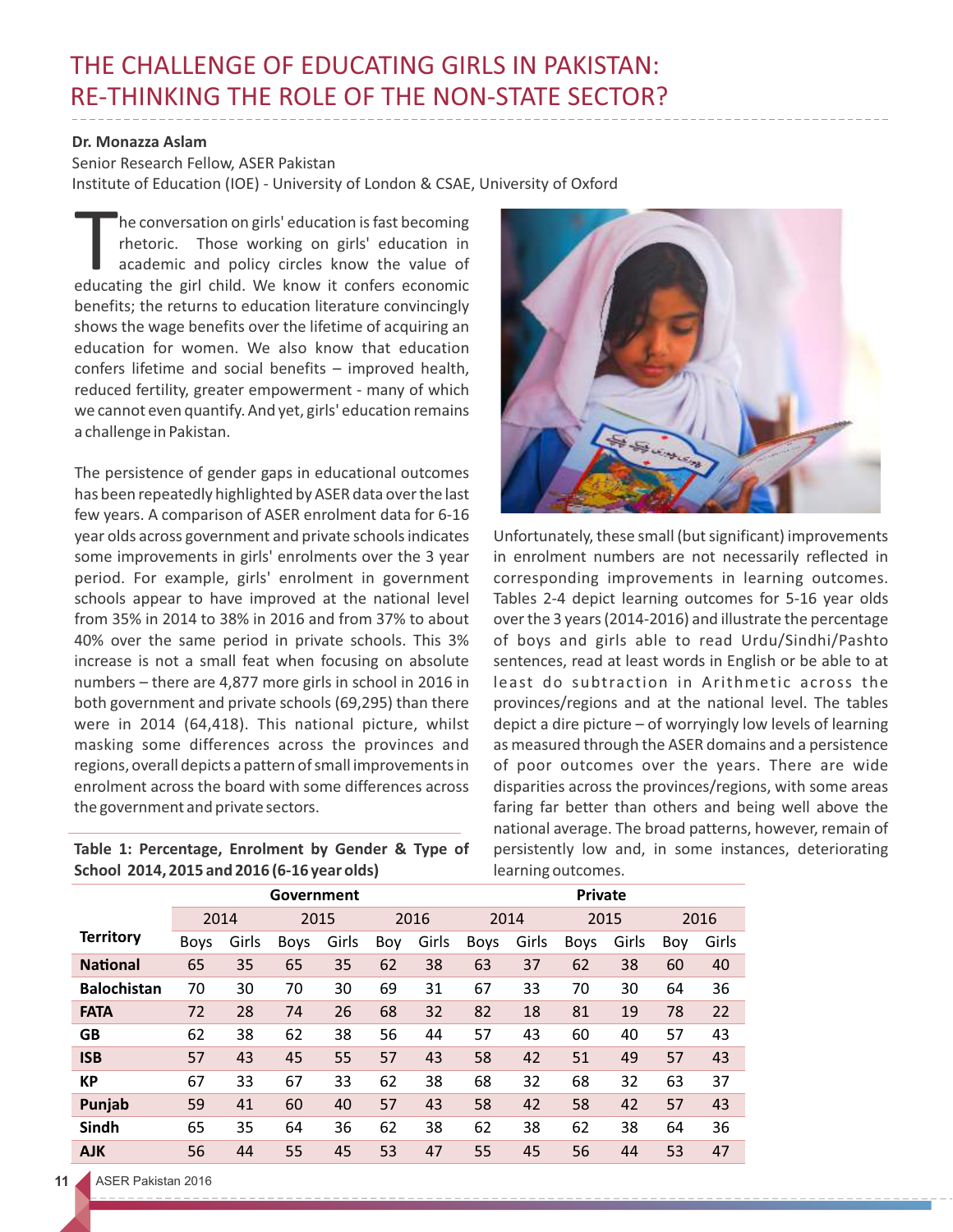| Table 2: % of children aged 5-16 able to read at least |
|--------------------------------------------------------|
| a sentence in Urdu/Sindhi/Pashto                       |

|                    | 2014        |       | 2015        |       | 2016        |       |  |
|--------------------|-------------|-------|-------------|-------|-------------|-------|--|
| <b>Territory</b>   | <b>Boys</b> | Girls | <b>Boys</b> | Girls | <b>Boys</b> | Girls |  |
| <b>National</b>    | 46          | 39    | 49          | 41    | 43          | 36    |  |
| <b>Balochistan</b> | 34          | 23    | 35          | 19    | 32          | 16    |  |
| <b>FATA</b>        | 48          | 28    | 51          | 30    | 42          | 17    |  |
| <b>GB</b>          | 53          | 48    | 57          | 52    | 47          | 44    |  |
| <b>ISB</b>         | 65          | 61    | 61          | 64    | 55          | 64    |  |
| <b>KP</b>          | 51          | 40    | 58          | 46    | 46          | 36    |  |
| Punjab             | 55          | 52    | 56          | 54    | 51          | 48    |  |
| Sindh              | 36          | 29    | 40          | 33    | 34          | 25    |  |
| AJK                | 61          | 60    | 68          | 67    | 73          | 71    |  |

 **Table 3: % of children aged 5-16 able to read at least words in English**

|                    |             | 2014  |             | 2015  | 2016        |       |
|--------------------|-------------|-------|-------------|-------|-------------|-------|
| <b>Territory</b>   | <b>Boys</b> | Girls | <b>Boys</b> | Girls | <b>Boys</b> | Girls |
| National           | 49          | 42    | 51          | 43    | 40          | 33    |
| <b>Balochistan</b> | 33          | 22    | 35          | 18    | 30          | 15    |
| <b>FATA</b>        | 57          | 34    | 57          | 35    | 43          | 18    |
| <b>GB</b>          | 63          | 57    | 63          | 60    | 48          | 45    |
| ISB                | 77          | 75    | 62          | 66    | 51          | 59    |
| <b>KP</b>          | 60          | 48    | 64          | 53    | 45          | 34    |
| Punjab             | 59          | 56    | 57          | 55    | 47          | 44    |
| Sindh              | 31          | 25    | 36          | 31    | 26          | 19    |
| AJK                | 67          | 67    | 73          | 71    | 71          | 69    |

**Table 4: % of children aged 5-16 able to do at least subtraction in Arithmetic** 

|                    | 2014        |       | 2015        |       | 2016        |       |  |
|--------------------|-------------|-------|-------------|-------|-------------|-------|--|
| <b>Territory</b>   | <b>Boys</b> | Girls | <b>Boys</b> | Girls | <b>Boys</b> | Girls |  |
| <b>National</b>    | 45          | 38    | 49          | 41    | 44          | 36    |  |
| <b>Balochistan</b> | 29          | 19    | 36          | 18    | 32          | 15    |  |
| <b>FATA</b>        | 53          | 29    | 55          | 33    | 46          | 20    |  |
| <b>GB</b>          | 56          | 51    | 59          | 54    | 51          | 47    |  |
| ISB                | 69          | 68    | 59          | 61    | 51          | 60    |  |
| КP                 | 55          | 43    | 61          | 49    | 49          | 37    |  |
| Punjab             | 54          | 50    | 54          | 51    | 51          | 48    |  |
| Sindh              | 32          | 25    | 37          | 31    | 32          | 24    |  |
| AJK                | 59          | 59    | 67          | 66    | 77          | 75    |  |

What tables 1-4 also depict are the large and persistent pro-male gaps in learning outcomes over the years across the domains assessed using ASER instruments. These gaps are illustrated further in Tables 5-6 below.

**Table 5: Pro-male gaps in enrolment (6-16 years), by school type**

|                    |      | Pro male gaps in G<br>school access<br>(% boys enrolled in G<br>school - % girls<br>enrolled in G school) |      | Pro-male gaps in P<br>school access<br>(% boys enrolled in P<br>school - % girls<br>enrolled in P school) |      |      |  |
|--------------------|------|-----------------------------------------------------------------------------------------------------------|------|-----------------------------------------------------------------------------------------------------------|------|------|--|
| <b>Territory</b>   | 2014 | 2015                                                                                                      | 2016 | 2014                                                                                                      | 2015 | 2016 |  |
| National           | 30   | 30                                                                                                        | 24   | 26                                                                                                        | 24   | 20   |  |
| <b>Balochistan</b> | 40   | 40                                                                                                        | 38   | 34                                                                                                        | 40   | 28   |  |
| Fata               | 44   | 48                                                                                                        | 36   | 64                                                                                                        | 62   | 56   |  |
| <b>GB</b>          | 24   | 24                                                                                                        | 12   | 14                                                                                                        | 20   | 14   |  |
| ISB                | 14   | $-10$                                                                                                     | 14   | 16                                                                                                        | 2    | 14   |  |
| КP                 | 34   | 34                                                                                                        | 24   | 36                                                                                                        | 36   | 26   |  |
| Punjab             | 18   | 20                                                                                                        | 14   | 16                                                                                                        | 16   | 14   |  |
| <b>Sindh</b>       | 30   | 28                                                                                                        | 24   | 24                                                                                                        | 24   | 28   |  |
| AJK                | 12   | 10                                                                                                        | 6    | 10                                                                                                        | 12   | 6    |  |

Table 5 illustrates the wide gender gaps in access to government and private schools across Pakistan. The table indicates that male children aged 6-16 are more likely to go to government and private schools as compared to girls but that these gaps in enrolment have been narrowing broadly over time. Whilst enrolment gaps in favour of boys are persistently wide and sticky in some regions (FATA and to some extent Balochistan), the fact that we see a narrowing over time is welcome news in a country facing challenges to girls education. Nevertheless, the fact remains that far fewer girls continue to enrol in schools in the country as compared to boys.

Table 6 further illustrates the challenge facing the country. Not only is Pakistan far from achieving parity in access to education, there are also wide gaps in learning outcomes (though significantly less than in enrolment), with boys almost always performing better than girls. These gaps are also persistent over the 2014-2016 period with almost no noticeable improvement. Some regions continue to depict alarmingly wide gaps in favour of males – FATA in particular (followed by Balochistan and KP) stand out as regions with extremely high pro-male gaps in learning outcomes that are persistently wide in favour of males.